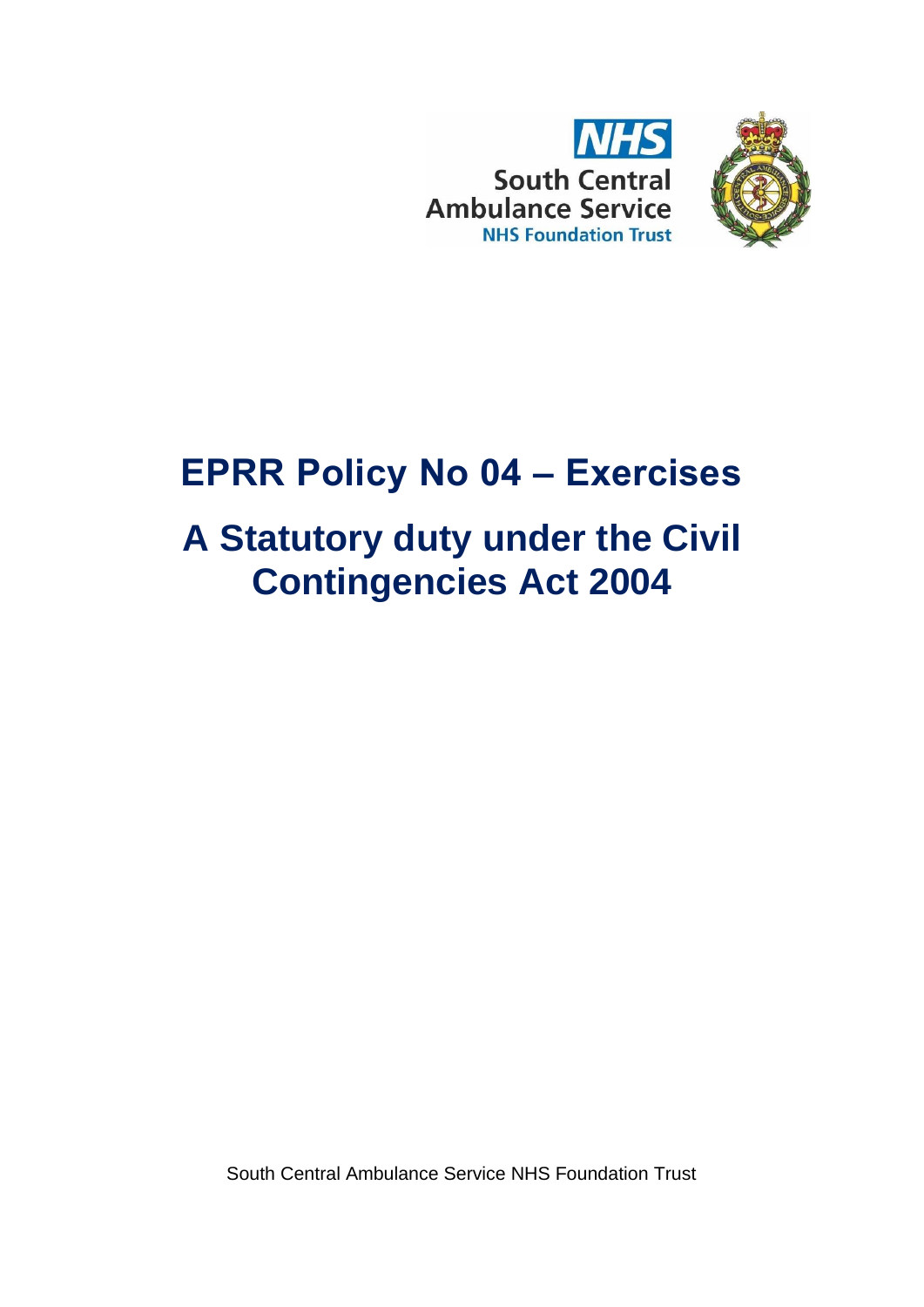Unit 7 & 8, Talisman Business Centre, Talisman Road, Bicester, Oxfordshire, OX26 6HR

## <span id="page-1-0"></span>**Document Information**

| <b>Author:</b>             | Lindsey Hobbs, Resilience & Specialist Operations<br>Manager |  |  |
|----------------------------|--------------------------------------------------------------|--|--|
| Ratifying committee/group: | <b>EPRR Delivery Board</b>                                   |  |  |
| Date of ratification:      | 16 <sup>th</sup> September 2021                              |  |  |
| Date of Issue:             | September 2021                                               |  |  |
| Review due by:             | September 2023                                               |  |  |
| <b>Version:</b>            | 1.0                                                          |  |  |
|                            |                                                              |  |  |
| <b>Document Review</b>     |                                                              |  |  |
| Date of Review:            | 11 <sup>th</sup> April 2019                                  |  |  |
| <b>Amendments made:</b>    | <b>First draft</b>                                           |  |  |
| Who by:                    | <b>Lindsey Hobbs</b>                                         |  |  |
| Date of Review:            | 15th June 2020                                               |  |  |
| <b>Amendments made:</b>    | Updated for sign off at EPRRDB                               |  |  |
| Who by:                    | <b>James Amos</b>                                            |  |  |
| Date of Review:            | 16th Sept 2021                                               |  |  |
| <b>Amendments made:</b>    | <b>Final Preparation for EPRRDB</b>                          |  |  |
| Who by:                    | James Amos                                                   |  |  |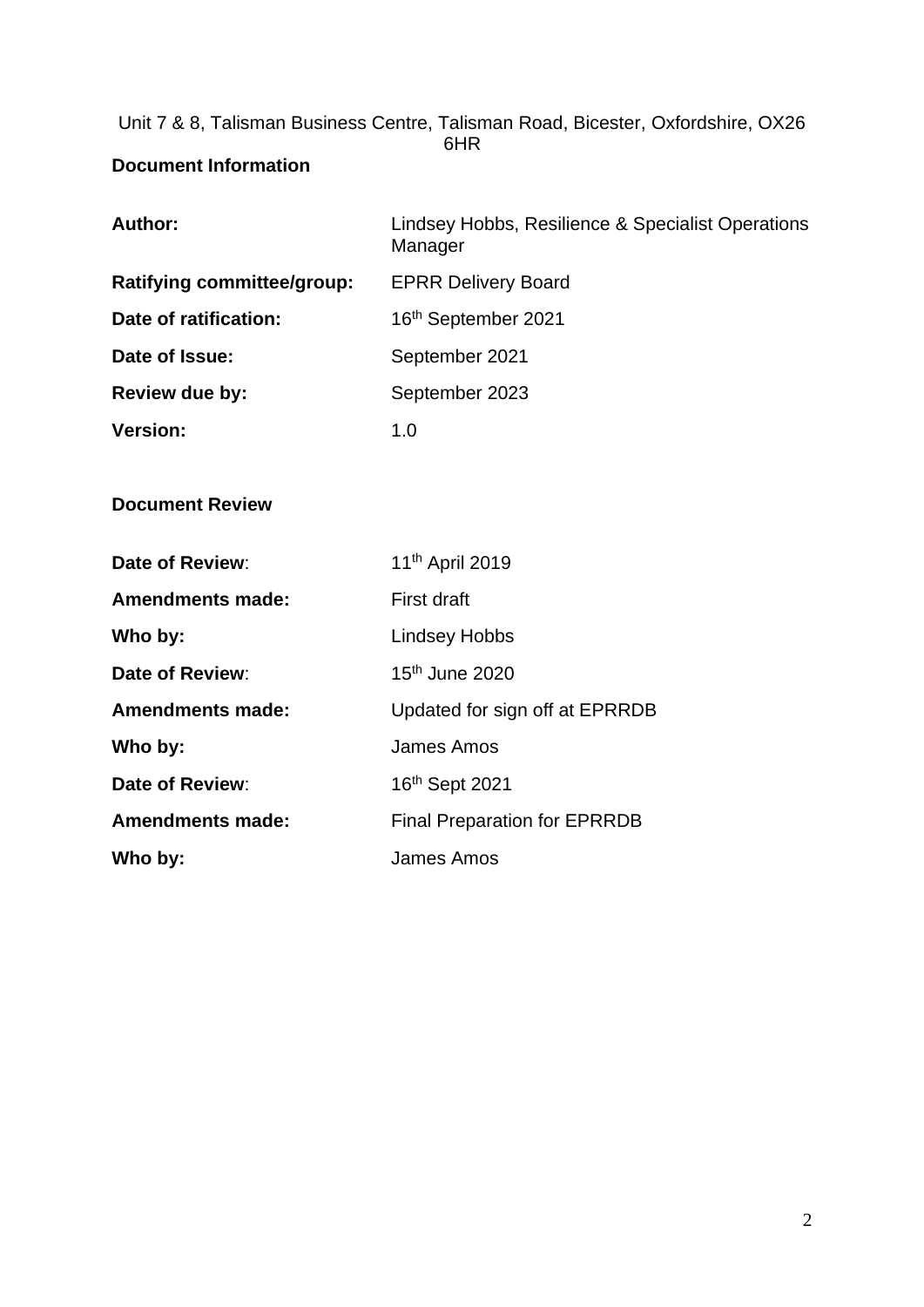## **Contents**

| Aim 4                                                                         |  |
|-------------------------------------------------------------------------------|--|
|                                                                               |  |
|                                                                               |  |
|                                                                               |  |
|                                                                               |  |
|                                                                               |  |
|                                                                               |  |
|                                                                               |  |
|                                                                               |  |
|                                                                               |  |
|                                                                               |  |
|                                                                               |  |
|                                                                               |  |
|                                                                               |  |
|                                                                               |  |
|                                                                               |  |
|                                                                               |  |
|                                                                               |  |
| Appendix 1: Equality Impact Assessment Form Section One - Screening  14       |  |
| Appendix 2: Equality Impact Assessment Form Section Two - Full Assessment  14 |  |
|                                                                               |  |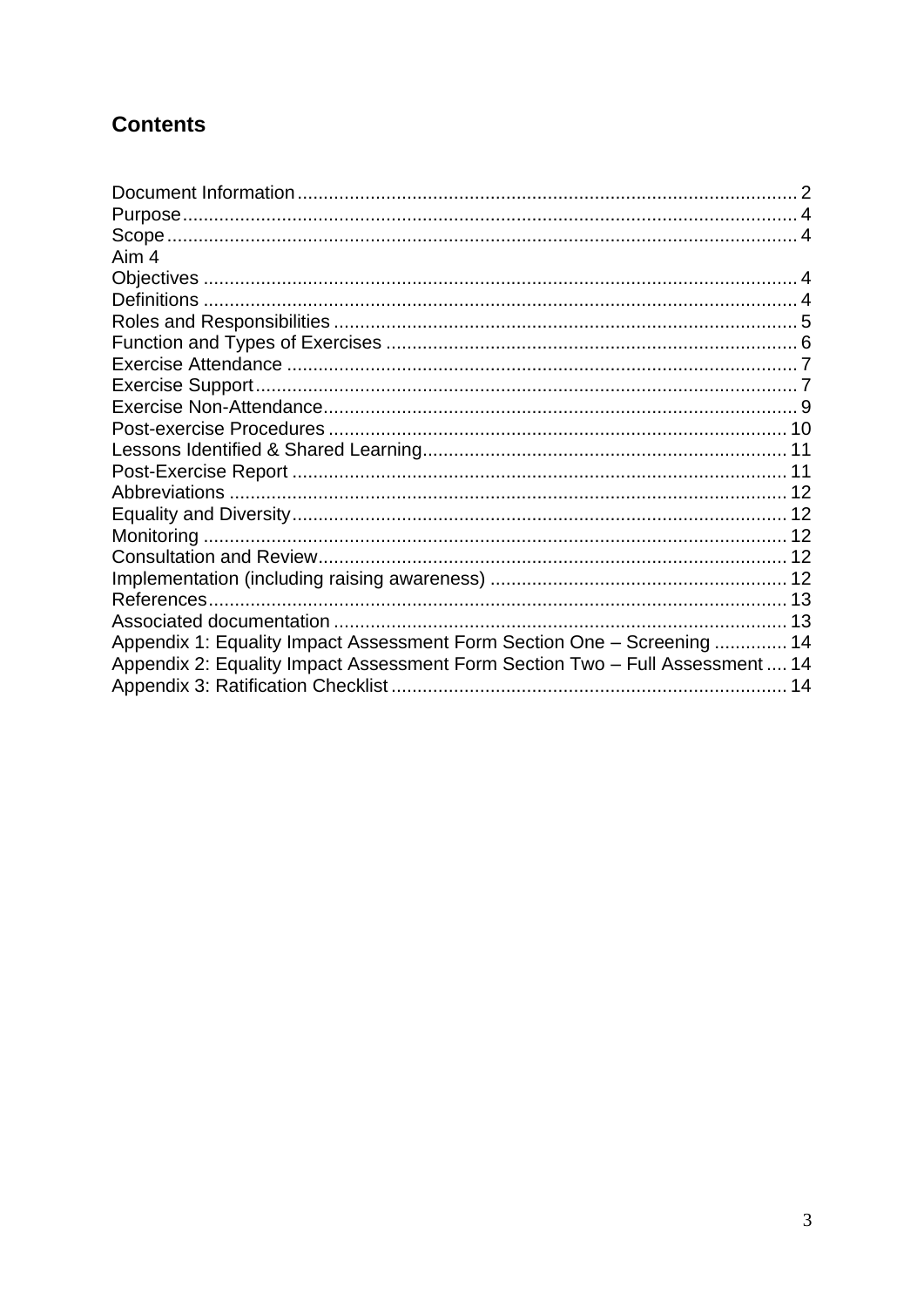## <span id="page-3-0"></span>**Purpose**

The Trust supports the principle of well trained and exercised staff. In order to ensure that staff feel confident within their role of response and recovery procedures, as well as maintaining an ability to manage business as usual, the Trust will participate in a number of exercises throughout the year. However, as with any other activity, exercises need to have an accountable and auditable outcome. Otherwise there is no value in undertaking them.

South Central Ambulance Service NHS Foundation Trust has a statutory duty under the Civil Contingencies Act (2004) as a Category 1 Responder, to ensure that the Trust provides an appropriate response to all mandatory exercises. Where a mandatory requirement exists, the Trust will ascertain which resources are able to attend to participate in the exercise. Attendance will be dependent on several factors, as reviewed in the policy.

Where there is no mandatory requirement for the Trust to participate in the exercise, the Trust must establish what benefits would be achieved from attending and participating. If there is little or no added value in attending the exercise, the Trust will inform the exercise organisers of the decision not to attend.

This policy will provide guidance to the Trust on exercise participation in order to ensure that SCAS is better prepared to respond to incidents.

## <span id="page-3-1"></span>**Scope**

This policy applies to all staff working across all directorates within the organisation.

#### <span id="page-3-2"></span>**Aim**

The aim of this policy is to ensure that South Central Ambulance Service NHS Foundation Trust has a consistent and effective approach to participating in training exercises.

## <span id="page-3-3"></span>**Objectives**

The objectives of this policy are to:

- Outline the Trust's statutory duties for undertaking exercise activities
- Outline the reason for undertaking an exercise
- Explain the different types of exercise format
- Outline examples of when SCAS will attend exercises
- Outline what other departments may be required to support the exercise
- Address non-attendance at exercises
- Outline post-exercise procedures
- Explain the terms Lessons Identified & Shared Learning
- Outline the requirement and content of a Post-exercise report

#### <span id="page-3-4"></span>**Definitions**

An exercise is a simulation of an emergency situation. As a Category One responder, the Trust has a statutory duty placed upon it by the Civil Contingencies Act (2004) to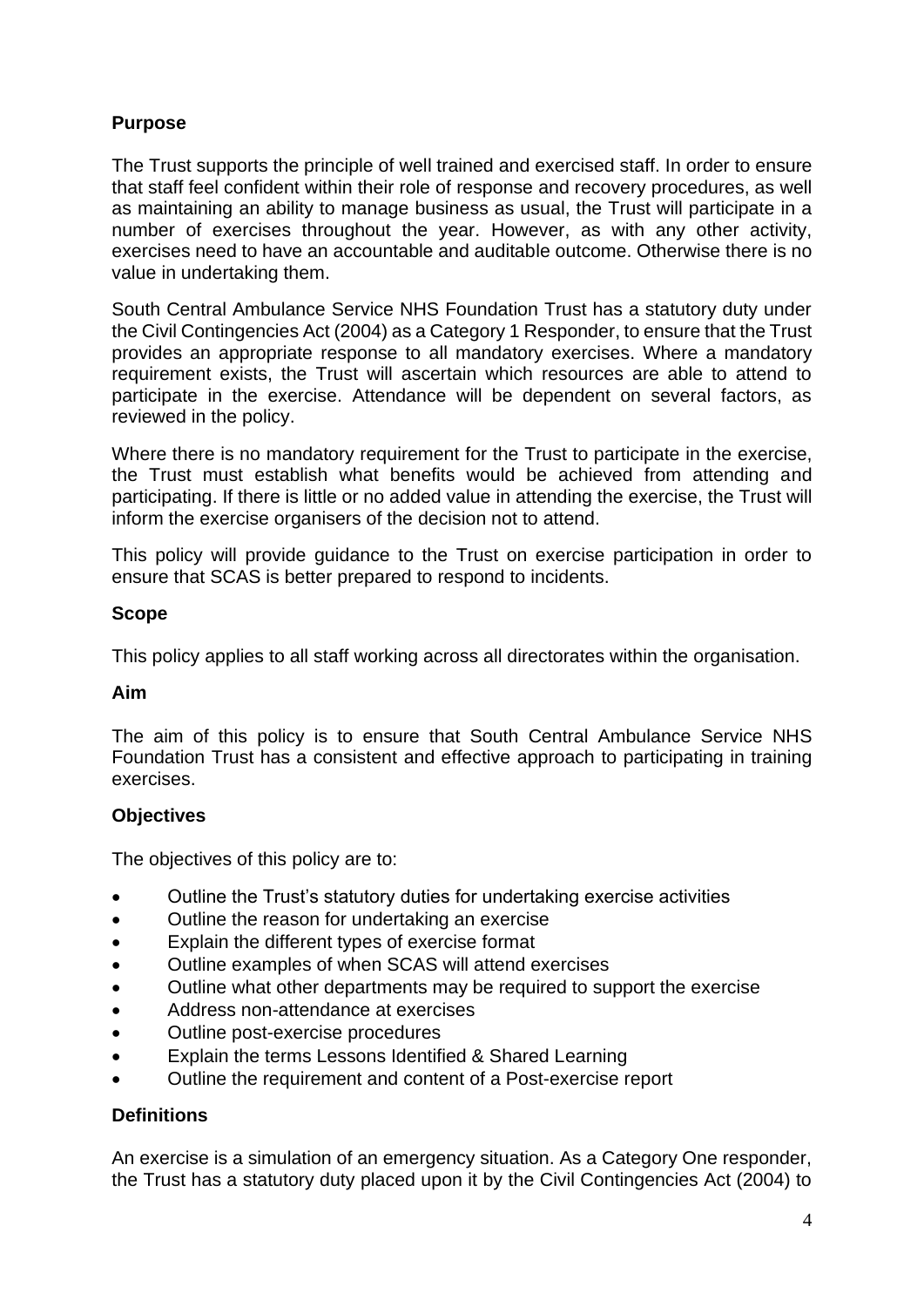undertake exercising and training of staff as part of our emergency planning arrangements.

In addition to this, the NHS England Core Standards for EPRR also state that

"NHS Organisations and providers of NHS funded care must:

- i. Have suitable, proportionate and up to date plans
- ii. Exercise these plans through:
	- a) A communications exercise every 6 months
	- b) A desktop exercise once a year
	- c) A major live exercise every 3 years
- iii. Have appropriately trained, competent staff"

#### <span id="page-4-0"></span>**Roles and Responsibilities**

Trust EPRR Delivery Board

The Trust EPRR Delivery Board will receive assurance that the Trust has undertaken a sufficient number and type of exercises to comply with legislation and guidance. They will receive:

- A quarterly update of exercises that the Trust has undertaken
- A quarterly briefing of what exercises the Trust are planning to participate in
- An annual appraisal of lessons identified as a result of any exercise and an accompanying action plan to address any actions identified

#### Accountable Emergency Officer

The Accountable Emergency Officer has overall responsibility for ensuring the Trust has an effective exercise framework and for meeting all statutory requirements contained within the Civil Contingencies Act 2004. The Trust must also adhere to the guidance contained within the EPRR Framework and Core Standards issued by NHS England.

Head of Resilience and Specialist Operations

The Head of Resilience and Specialist Operations will:

- Ensure that an annual report is produced detailing the Trust's participation in exercises
- Ensure that the Trust is represented within the Training, Exercising and Organisational Learning Groups within both Local Resilience Forums (Thames Valley and Hampshire & the Isle of Wight)
- Allocate a Resilience and Specialist Operations Manager to lead on the Exercising workstream. They will provide advice and act as the single point of contact for external agencies wishing to undertake any exercises in conjunction with SCAS.
- Ensure that the Trust participates in exercises at the appropriate level
- Ensure that any lessons identified from exercises are recorded and acted upon appropriately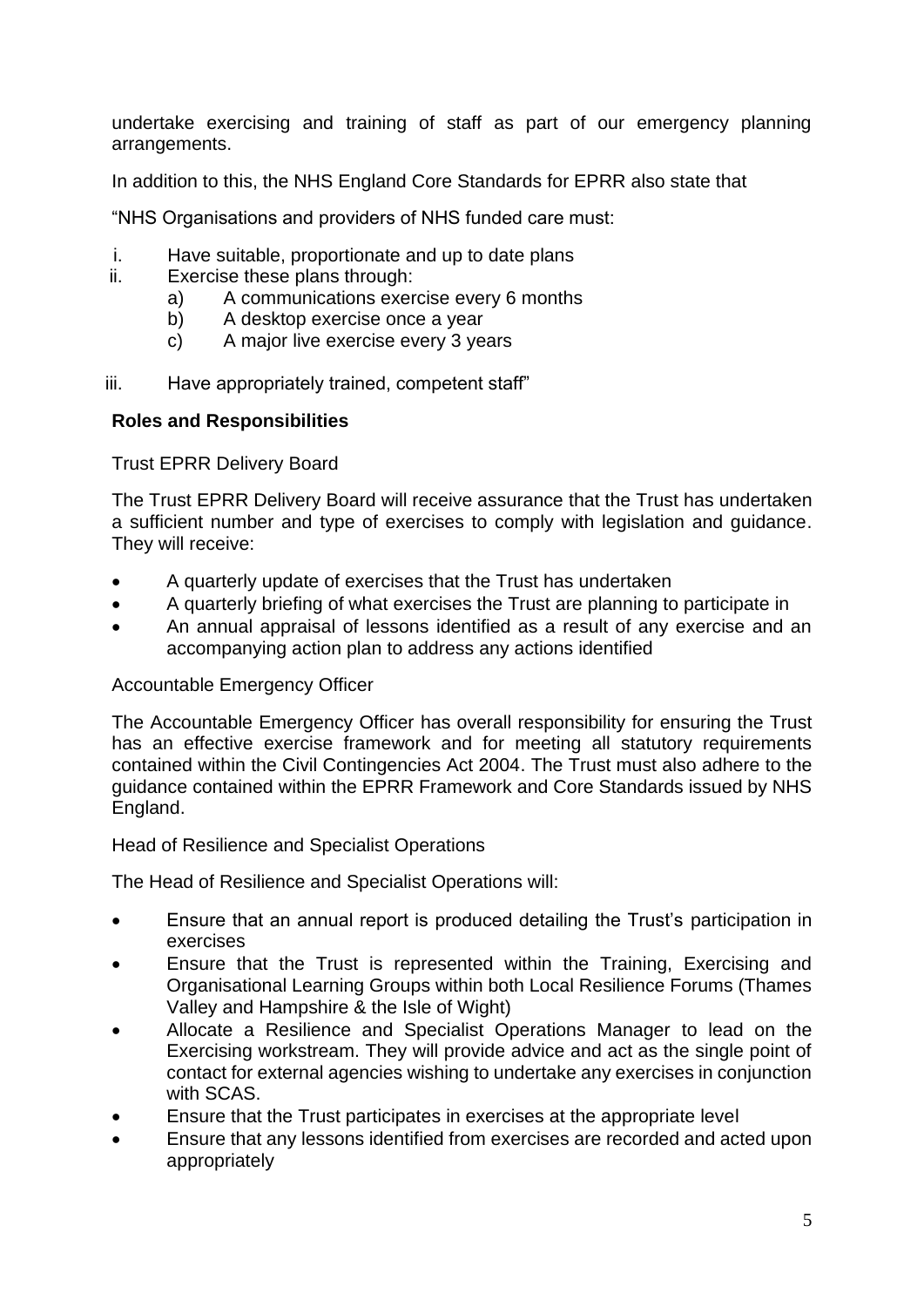## Managers and Supervisors

Managers and Supervisors across all directorates within the Trust will:

- Work alongside the Resilience & Specialist Operations Department to deliver training exercises specific to their area of work
- Ensure any exercises undertaken are logged with the Resilience & Specialist Operations Department for inclusion in the annual exercise report
- Ensure that the Trust is appropriately represented at exercises and that activities undertaken are in-keeping with current operational policies and procedures
- Produce a risk assessment for each live exercise
- Produce a post-exercise report for each exercise undertaken detailing the learning objectives and whether these were met or not
- Report any lessons identified from exercises undertaken to the Resilience & Specialist Operations Department so they can be logged and an action plan can be agreed
- Ensure that the Trust remains able to provide business as usual

## All staff

All staff within the Trust will:

- Adhere to the Trust's current operational policies and procedures when undertaking any exercise activity.
- Wear the appropriate PPE for the activity being undertaken
- Report any near-miss and/or adverse incidents
- Participate in post-exercise procedures; including provision of feedback and contributing to any debrief/s held

#### **Commanders**

Staff who are required to undertake a command role during an incident or event have the responsibility for undertaking relevant exercises and training to maintain their competencies. They should maintain a portfolio which outlines their Continuous Professional Development (CPD) as a Commander. This portfolio should evidence any competencies achieved from live incidents or events as well as any exercises they have undertaken.

#### <span id="page-5-0"></span>**Function and Types of Exercises**

Exercises have 3 main purposes:

- 1. To validate plans
- 2. To develop staff competencies and give them practice in carrying out their role within the plans
- 3. To test the plan and associated procedures

A number of exercise types and formats exist. Generally they will fall in to one of the following four categories:

Communications (Commex)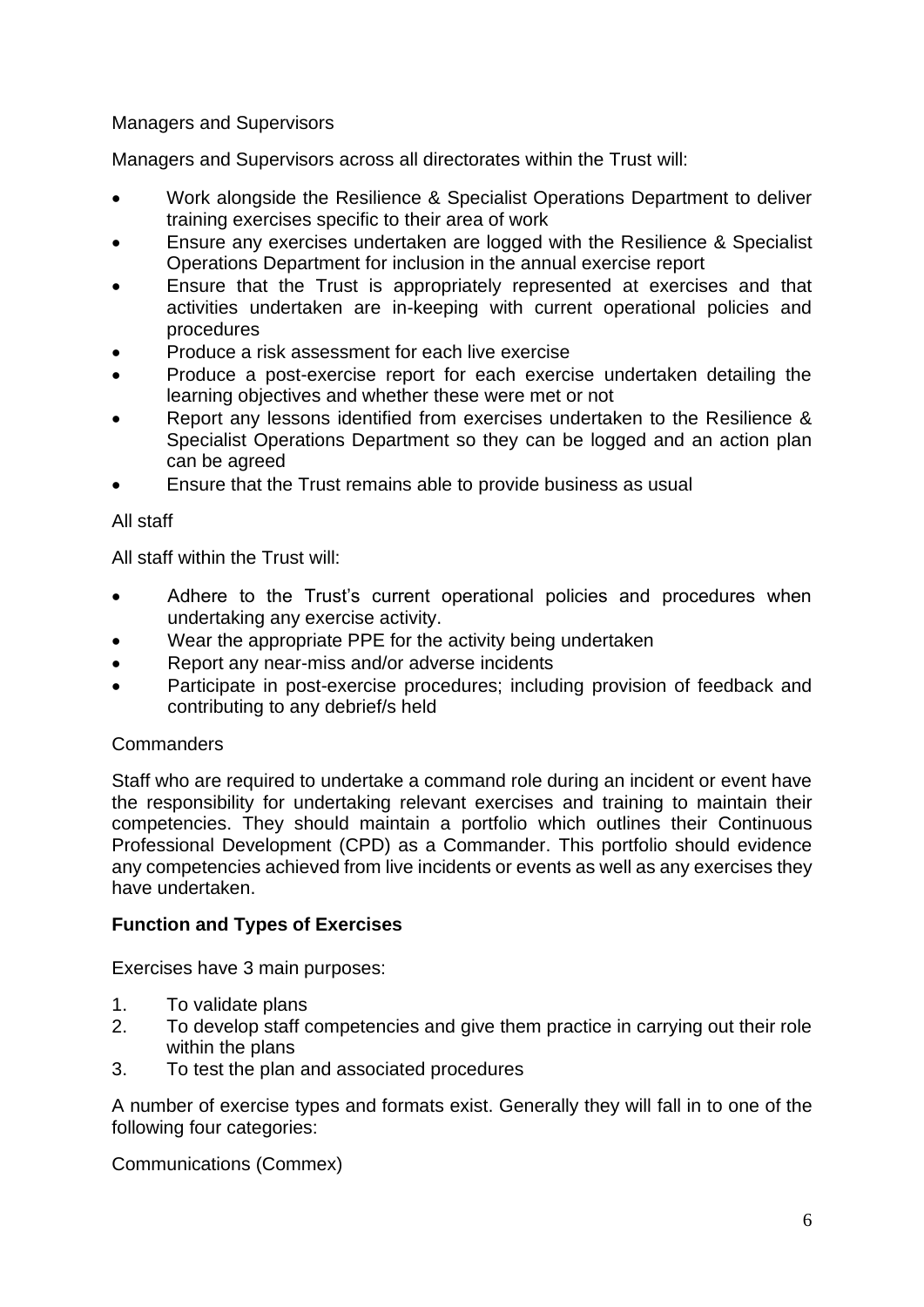Used to test communications and cascade chains. Normally utilised to test a specific part of a plan.

Table top (TTX)

Used to look at a developing theoretical scenario. This is a low cost way of testing a plan and allows for pauses/advances in time. Also allows for input from external agencies to be incorporated.

## Command Post (CPX)

Used to specifically test those undertaking a command role and/or to give the individual some experience of performing their designated role during an incident.

Live (LIVEX)

Used to replicate a live incident. Normally run in 'real-time' and tends to be more expensive than a table top exercise because it involves real use of equipment and resources.

#### <span id="page-6-0"></span>**Exercise Attendance**

The Trust is invited to participate in several exercises throughout the year. It is necessary to establish how the Trust would benefit from attending and participating in any exercise. As a guide, exercises should be considered if they meet the following criteria:

- Exercise outcomes match the aims, objectives and core values of the Trust
- There is a mandatory requirement for that specific exercise to be held
- To test a specific plan/policy/procedure/asset
- To compliment a training campaign for new equipment and/or procedures
- Where the scenario includes a threat or hazard featured within the local Community or Trust risk register
- The key elements of the exercise have not been previously exercised within the last 5 years
- The exercise has been convened in response to a lesson identified elsewhere or by an external agency
- The exercise has been convened in response to an incident that has occurred elsewhere

This list is not exhaustive. Attendance will depend on several variables, including current Operational demand, financial constraints and the availability of the resources and personnel required. The impact of each suggested exercise should be evaluated to see what resources can be used appropriately.

Participation in any exercise should not impact on the Trust's ability to provide core services. The Trust has a duty to provide business as usual for our service users, regardless of exercise participation.

#### <span id="page-6-1"></span>**Exercise Support**

Resilience & Specialist Operations Department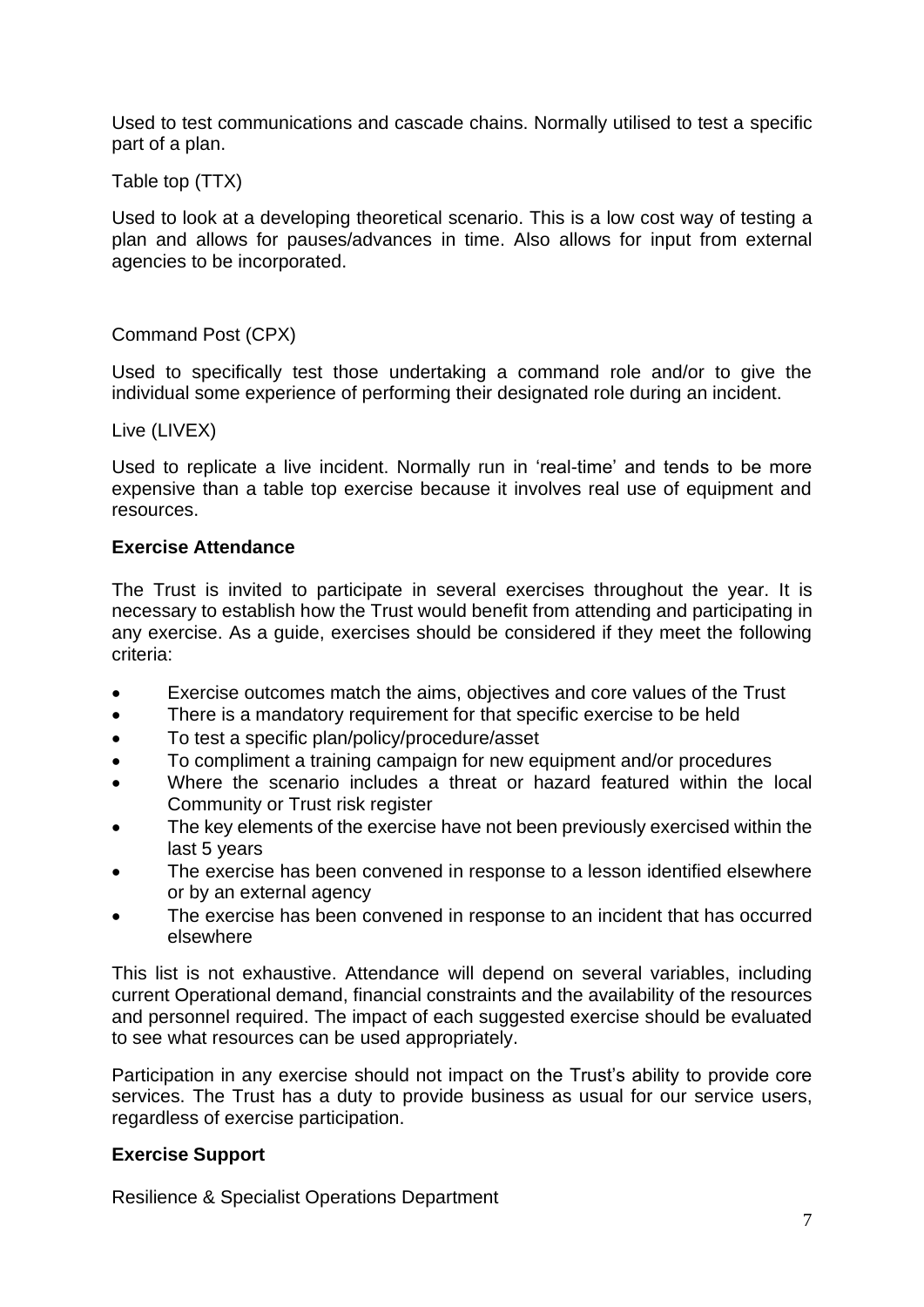The Trust has a team of six Tactical Advisors who are experienced in planning for incidents that are considered to be outside of the ordinary (ie. High threat incidents such as firearms and CBRN, incidents involving hazardous materials, major incidents etc.) They work closely with partner agencies on a daily basis and therefore have a good knowledge of their capabilities. Plans for proposed exercises should be discussed with a member of the team to ensure that the Trust's response is appropriate, realistic and in-keeping with current operational guidance.

#### Specialist assets

Specialist assets (vehicles, staff & equipment) provide the Trust with the capability to respond to specific types of incidents. Some of the vehicles, staff and equipment which fall into this category are considered to be National Assets. This means that they can be used anywhere within the country at any given time if they are required as part of the response to an incident. It is imperative that the location of these resources is known by the Resilience & Specialist Operations Department. They must also be kept in a constant state of readiness so that they can be deployed at short notice if required. It should also be noted that specialist teams such as HART, AIT and SORT are subject to separate budgets and management.

The use of specialist assets or teams is not normally recommended for training exercises, unless one of the exercise objectives is to test that specific asset or item of equipment. The use of any specialist assets must be authorised by the Resilience & Specialist Operations Department.

#### Private Providers

The Trust has contracts with several external companies who provide ambulance services on behalf of SCAS – these are collectively known as Private Providers. Private Providers provide a range of services such as:

- Patient transport services
- Non-emergency/routine transfers
- 999 frontline/emergency
- Enhanced/critical care providers such as HEMS.

Private Providers can be invited to join SCAS in attending training exercises, however it should be noted that these companies are also subject to separate budgets and management that are independent from the Trust.

#### Operational Support Desk

All Trust vehicles being utilised for a training exercise must be booked via the Operational Support Desk and agreed in advance. This team oversees vehicle allocations and maintains a list of serviceable/non-serviceable vehicles across the Trust. They can also facilitate vehicle movements between Trust sites. A Vehicle Request Form should be completed and submitted detailing your vehicle requirements.

#### **Scheduling**

Scheduling should be notified of which staff are attending a training exercise (where applicable.) This is so that attendance can be recorded on the individual scheduling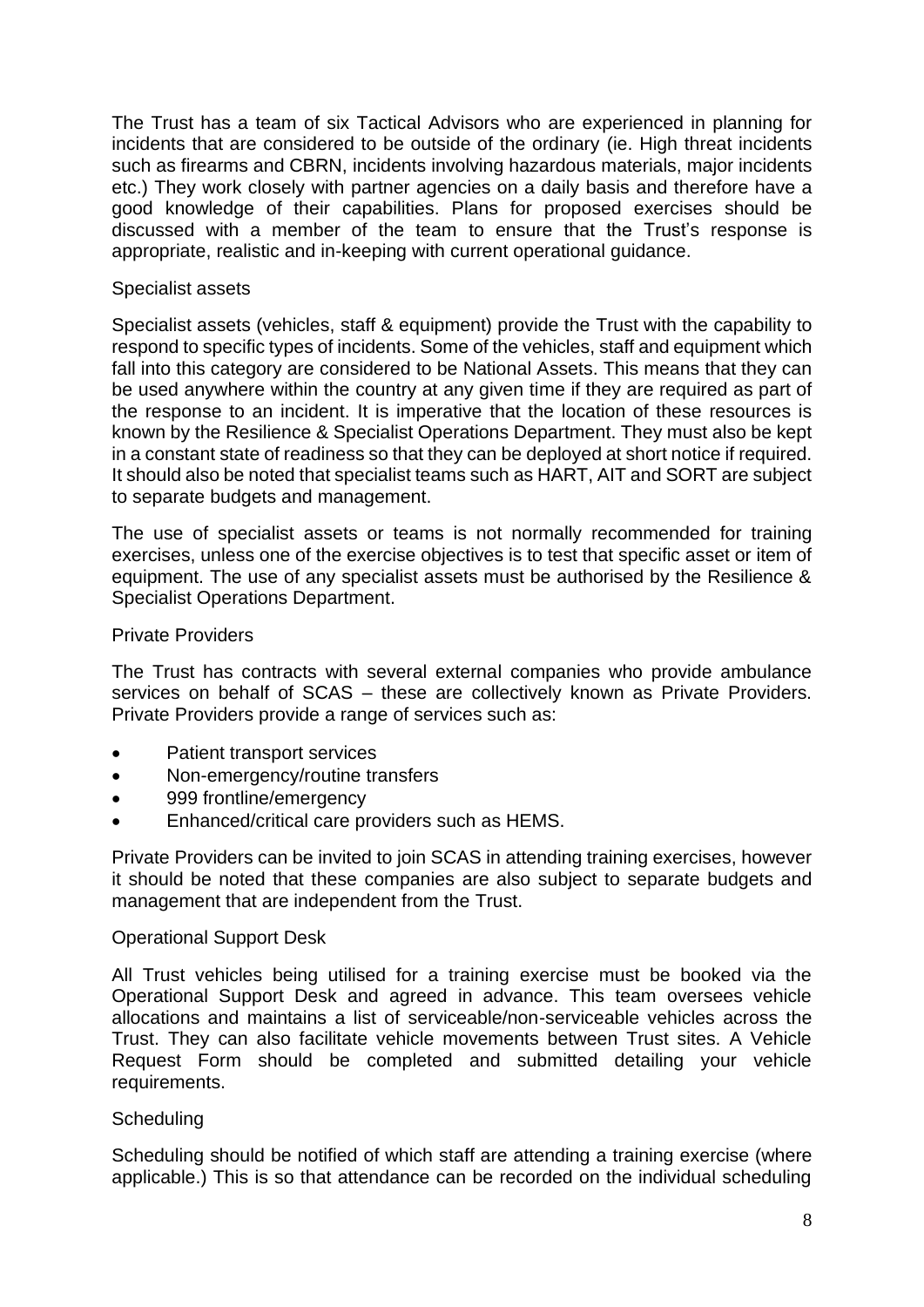record for each staff member. If staff are claiming overtime to attend an exercise, this must be agreed in advance by the budget holder for the relevant area.

## CCC

There have been previous incidents where members of the public have seen a training exercise being undertaken and mistaken it for a real incident. This resulted in confusion and unnecessary dispatch/use of resources. If a planned exercise is likely to attract attention or cause concern to the general public, both Trust control rooms should be made aware in an effort to avoid confusion. You will be asked to provide the follow information:

- Exact location
- Type of activity being undertaken
- What time the exercise is expected to start & finish
- Single point of contact (SPOC) this should be a nominated person that CCC can contact if they need to seek urgent clarification about the exercise

#### Media

The Trust's Media and Communications Team are keen have an oversight of any exercises activity. The information and accompanying photos provided may be used as content within shared, published documents to promote activities undertaken by the Trust.

#### Airwave Tactical Advisors

The Trust has a small number of Airwave Tactical Advisors available. They can offer advice on matters concerning the Airwave communications equipment that is currently in use across the Trust. An Airwave Tactical Advisor should be contacted for exercises involving a large number of resources, where extra demand will be placed upon the current communications network.

#### <span id="page-8-0"></span>**Exercise Non-Attendance**

Examples of when it may not be possible to attend an exercise are as follows:

- Proposed exercise scenario or objectives are incompatible with the Trust's aims, objectives and/or core values
- Proposed exercise scenario is not in-keeping with the key risks highlighted on the local risk register (held by the Local Resilience Forum)
- Proposed exercise scenario is not in-keeping with risks listed on the Trust's risk register (held by the Risk department)
- The Trust is currently operating at a declared REAP level of REAP 4
- The resources required are unavailable (note that this applies to staff, vehicles and specialist assets)
- Lack of available funding
- Declaration of a Major or Critical Incident within the SCAS operational area
- Provision of Mutual Aid to a bordering ambulance service
- When the Trust's Move to Critical Plan has been invoked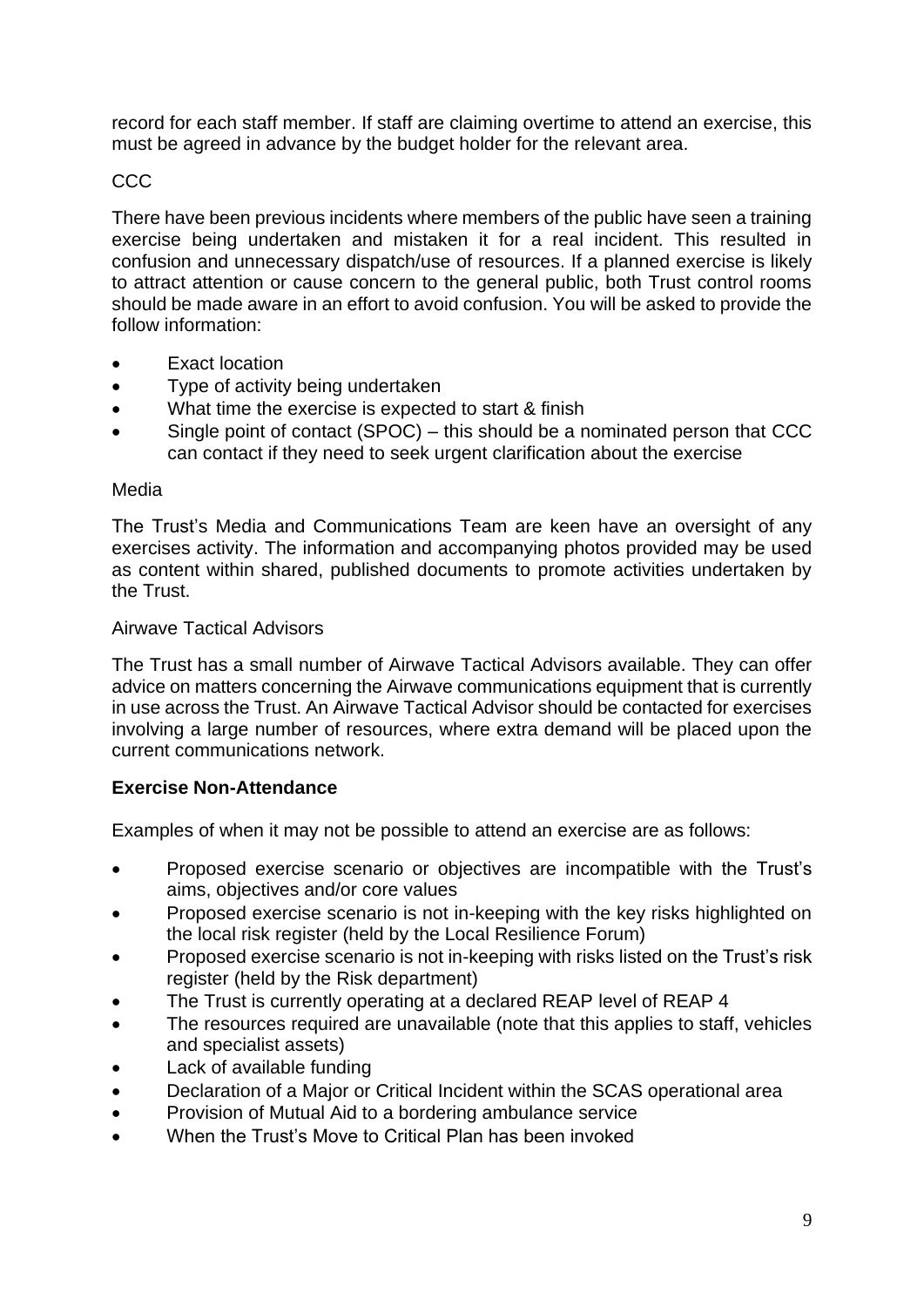When the date of the exercise conflicts with another key exercise or event already being held (check calendars held by the Resilience & Specialist Operations Department)

It may be necessary for the Trust to withdraw some or all of its resources participating in an exercise at short notice – for example in the case of a major incident being declared.

Any incidents of non-attendance at an exercise will be recorded by the Resilience & Specialist Operations Manager responsible for overseeing the exercising workstream.

The decision to not attend an exercise will be communicated to the exercise organiser in writing, detailing the fact of non-attendance and the reasoning behind this decision. If the exercise organiser objects, they may appeal in writing to the Head of Resilience & Specialist Operations, offering their reasons and potential benefits to the Trust of attending. The Head of Resilience & Specialist Operations will then undertake a review of the exercise objectives, taking in to account any strategic implications for the nonattendance.

## <span id="page-9-0"></span>**Post-exercise Procedures**

Once the exercise has concluded, vehicles should be returned to their location as previously agreed with the Operational Support Desk. Staff should ensure that vehicles are fully re-kitted and left in a clean and serviceable order.

Consider staff welfare. It is possible for some training exercises to have just as much of a detrimental psychological effect on staff as a real incident. Managers should check staff welfare has been addressed immediately after an exercise has occurred. If additional support is required, this can be obtained via the normal means:

- TRiM Practitioners
- Occupational Health
- Health & Wellbeing Team
- Optum/Employee Assistance Scheme

All participants should be invited to participate in the evaluation of the exercise. The exercise organiser should hold either a formal debrief with documented minutes or issue individual questionnaires. It is not normally necessary to do both. It is good practice for any debrief to be chaired by some body independent who was not directly involved in the exercise.

Evaluation should focus on asking participants the following questions:

- Describe what role you undertook at the exercise?
- What training did you receive to assist you in this role?
- What do you think went well?
- What do you think didn't go so well?
- What (if anything) can be learned from this exercise?
- Any other comments or feedback regarding the exercise?

From the feedback provided, a list of common themes should be recorded.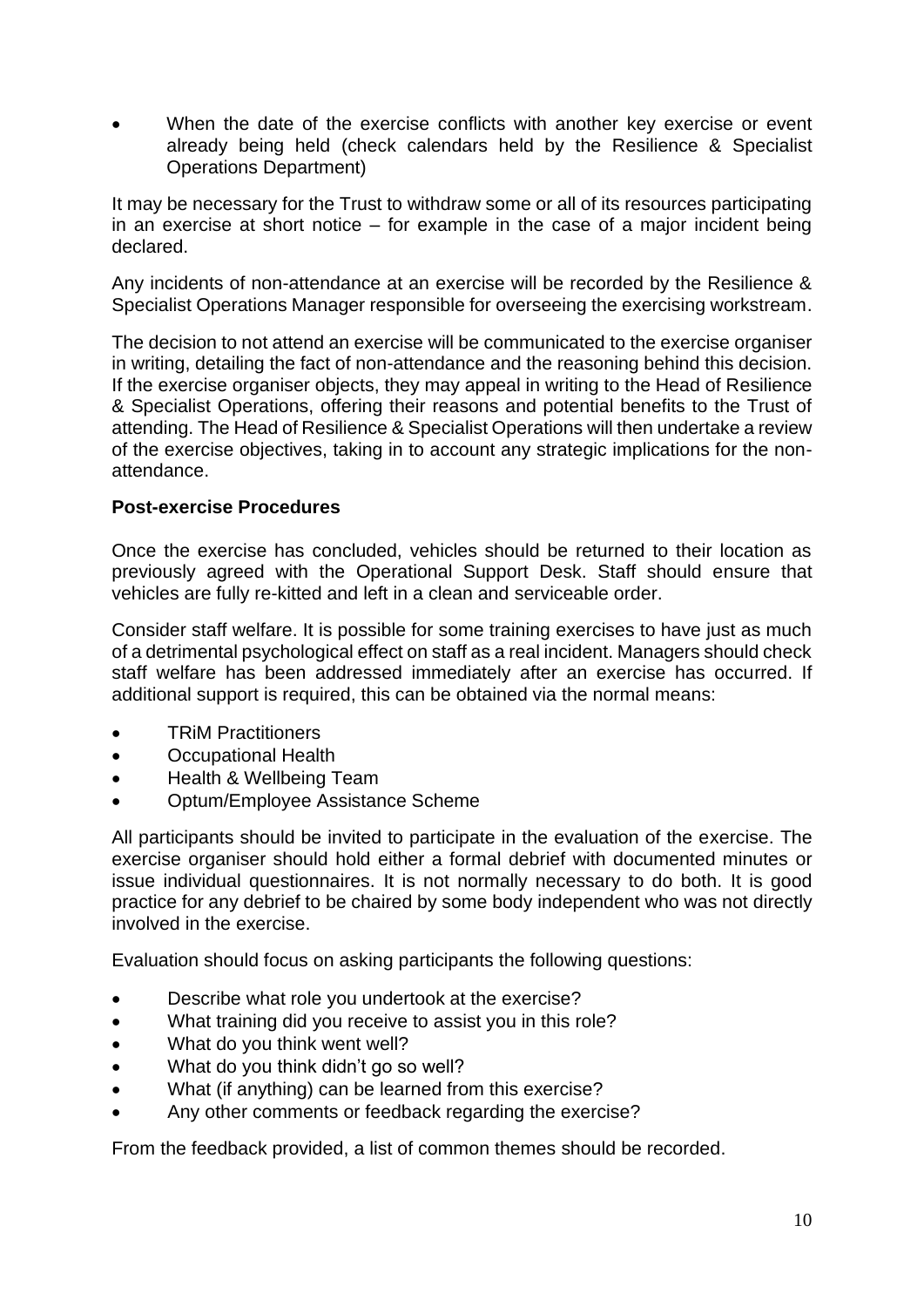Whilst it is important to recognise what did not go well at an exercise, this should not be the sole focus of any debrief discussions. It is also important to highlight any areas of good practice. There may be valid reasons why something did or didn't happen as expected, or the outcome may have been impacted by the actions of an external agency. Finally, it is important to take note of any lessons that have been identified.

More information regarding After Action Reviews can be found within the Trust's Incident Response Plan.

Details of all post-exercise activities undertaken should be included in the postexercise report.

#### <span id="page-10-0"></span>**Lessons Identified & Shared Learning**

Each exercise should be debriefed, either in a multi-agency forum, or by the Trust in an effort to identify key learning. Where key learning is identified, an action plan will be put in place to address the issue and to track any progress made.

The Resilience & Specialist Operations Department will keep a list of all lessons identified and what actions have been taken to address the issue. The Trust promotes a culture of continuous improvement and it is therefore important that lessons identified become organisational lessons learned by positive change being implemented.

Opportunities to undertake shared learning should always be documented and positively embraced. Lessons identified will be uploaded to the Joint Operational Learning System (JOL) and shared nationally in-keeping with the JESIP Doctrine. Shared Learning.

#### <span id="page-10-1"></span>**Post-Exercise Report**

When the Trust has participated in an exercise, a post-exercise report should be complied to document all aspects of the exercise and the Trust's involvement. This should contain information under the following suggested headings:

- Executive Summary
- Exercise Preparation Activity
- Aim & Objectives
- Exercise Format
- Programme of Events
- List of participants/Resources utilised
- Scenario
- Exercise Outcome (which objectives were met/not met and why)
- Exercise Evaluation
- Opportunities for Shared Learning
- Lessons Identified
- Recommendations/Action Plan
- **Summary**
- Photos

Once the report has been completed, it should be distributed to all exercise participants to comment on accuracy and any necessary amendments made. Once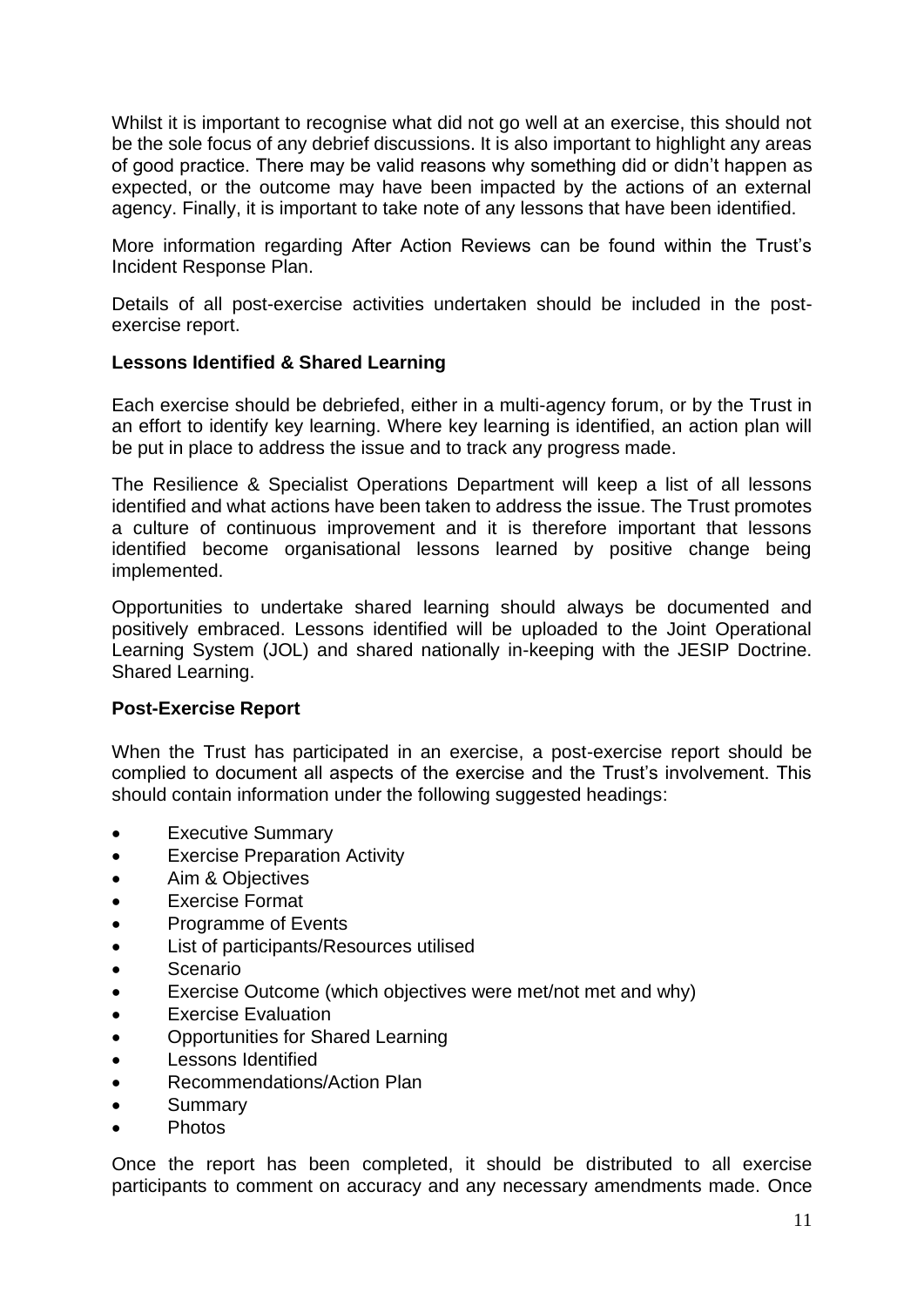finalised, this should then be submitted to the Trust's Resilience & Specialist Operations Department.

Post-exercise reports should be completed by the manager responsible for planning the exercise on behalf of SCAS.

Post-exercise reports will contribute to the final annual report on the Trust's exercise activity throughout the financial year.

## <span id="page-11-0"></span>**Abbreviations**

An explanation of all abbreviations can be found in Appendix 3 – Glossary.

## <span id="page-11-1"></span>**Equality and Diversity**

An equality and diversity impact assessment has been carried out on this policy – see Appendix 1 & 2.

## <span id="page-11-2"></span>**Monitoring**

The effectiveness of this policy will be monitored in the following way:

| Standard<br>/process      | Monitoring<br>and  |            |            |           |
|---------------------------|--------------------|------------|------------|-----------|
| issue                     | audit              |            |            |           |
|                           | Method             |            |            |           |
|                           |                    | Bv         | Committee  | Frequency |
| The number of             | Annual exercise    | <b>RSO</b> | <b>Not</b> | At least  |
| exercises attended by     | report including   | Team       | Applicable | annually  |
| the Trust and if there is | lessons identified |            |            |           |
| evidence of effective     | and action plan.   |            |            |           |
| learning.                 |                    |            |            |           |

#### <span id="page-11-3"></span>**Consultation and Review**

A consultation exercise on the procedure will be carried out with the stakeholders listed below.

This procedure will be reviewed bi-annually.

| <b>Stakeholder or Group Title</b> | Consultation<br>Period (From-to) | Comments<br>received<br>(Yes/No) |
|-----------------------------------|----------------------------------|----------------------------------|
| All Managers and Staff            |                                  |                                  |
|                                   |                                  |                                  |
|                                   |                                  |                                  |
|                                   |                                  |                                  |

<span id="page-11-4"></span>**Implementation (including raising awareness)**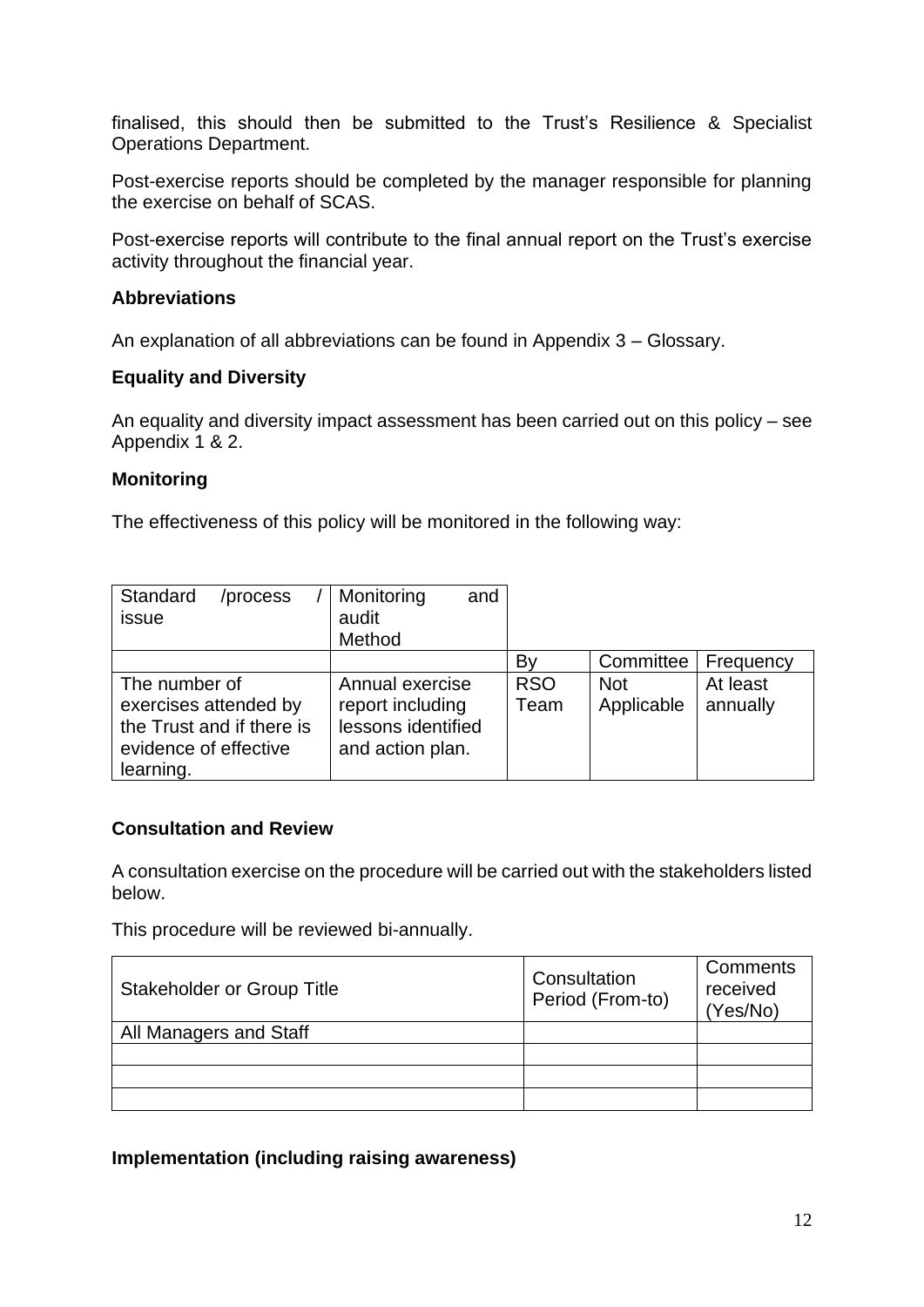The implementation of this policy will be communicated to managers and staff within the Trust via the weekly newsletter 'Staff Matters.'

## <span id="page-12-0"></span>**References**

- Civil Contingencies Act (2004)
- NHS England Emergency Preparedness Response and Recovery Framework (2015)
- NHS England Core Standards for Emergency Preparedness, Resilience and Response
- Health and Social Care Act 2012
- Joint Emergency Service Interoperability Principles JESIP Doctrine

## <span id="page-12-1"></span>**Associated documentation**

- SCAS Command Policy
- SCAS Incident Response Plan
- SCAS Resource and Escalation Plan (REAP)